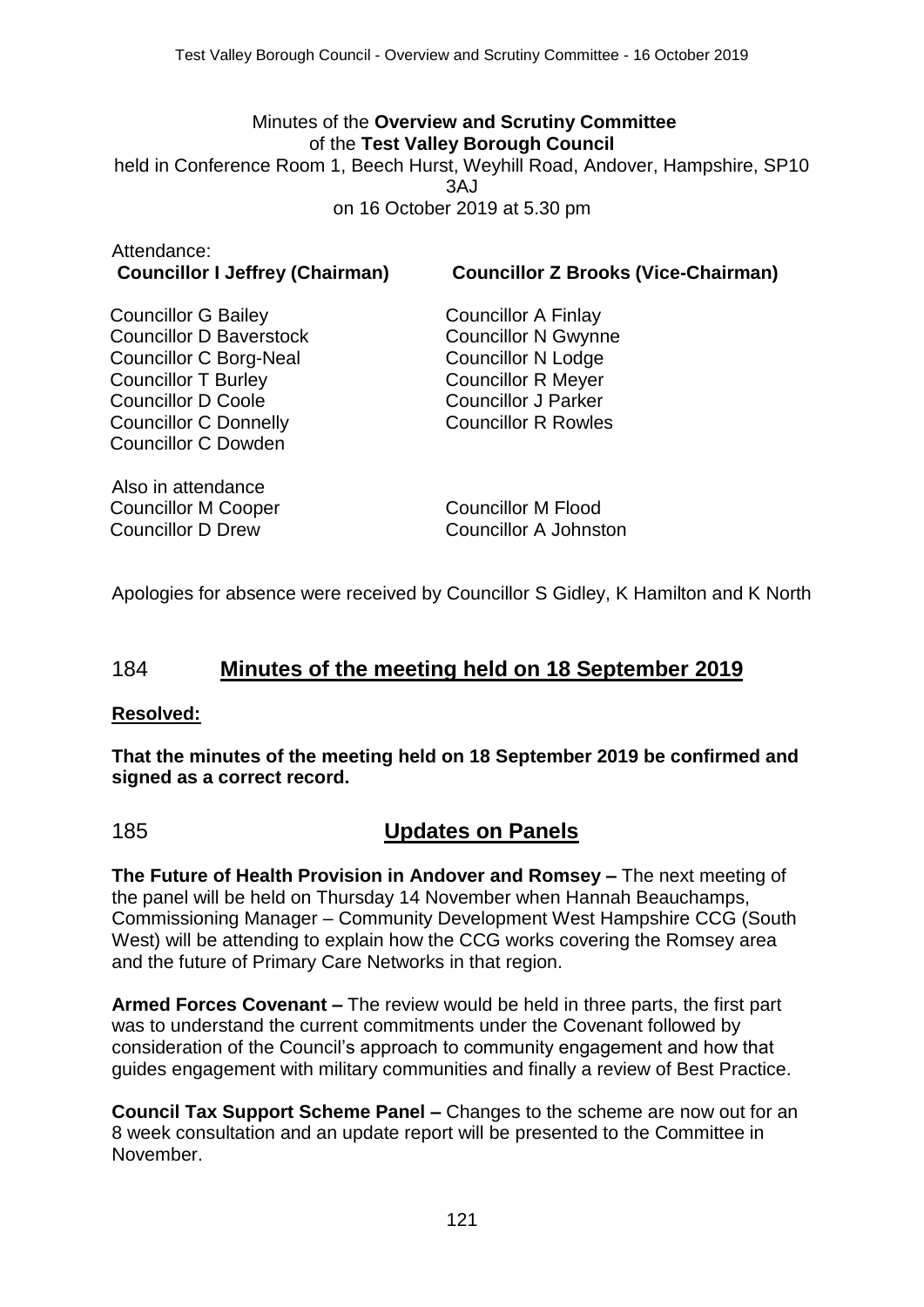**Budget Panel –** The next meeting of the Budget Panel will be held on 16 March 2020.

**Audit Panel –** The next meeting of the Audit Panel will be held on 29 June 2020.

The Chairman updated members on the Climate Crisis Working Group and explained that there will be seven work streams. The Head of Planning Policy and Economic Development handed round a draft of the scoping document. The scoping document set out the seven work streams and the responsible officers for each workstream. The Chairman explained that the officers will contact each of the Lead Members shortly to begin to refine each of the workstreams and to start to build the project plan.

Progress on the work would form a main agenda item for the next Committee.

Members were allocated to the work streams as below;

- **Digital Working –** Councillor Daas (lead member) together with Councillors Borg-Neal, Lodge and Thom.
- **Working with our Communities and Business –** Councillor Hamilton (lead member) together with Councillors Drew and Parker.
- **Premises and Asset Management –** Councillor Brooks (Lead Member) together with Councillors Baverstock and Gidley.
- **Reducing, reusing and recycling –** Councillor Johnston (Environmental Portfolio Holder and lead member together with Councillors Andersen and Lodge.
- **Transport Fleet and Plant –** Councillor Johnston (Environmental Portfolio Holder and lead member) together with Councillors Burley and Coole.
- **Enhancing the Natural Environment –** Councillor Rowles (lead member) together with Councillors Donnelly, C Dowden and Gwynne.
- **Infrastructure and Built Environment –** Councillor Burley (lead member) together with Councillor Burnage, Cooper and Warnes.

### **Resolved:**

**That the membership of the seven work streams of the Climate Emergency Working Group be agreed as set out above.**

## 186 **Economic Development and Tourism Portfolio Holder Presentation**

Councillor Drew explained that his Portfolio was responsible for a wide range of services and initiatives to support business, especially new and small enterprises and skills. This included town centres, tourism, manufacturing and rural businesses in particular. The Council works with Hampshire County Council and the EM3 Local Enterprise Partnership to pursue longer term place- based projects. With economic facilities such as The University of Southampton Science Park Test Valley makes a significant contribution to Hampshire's economy.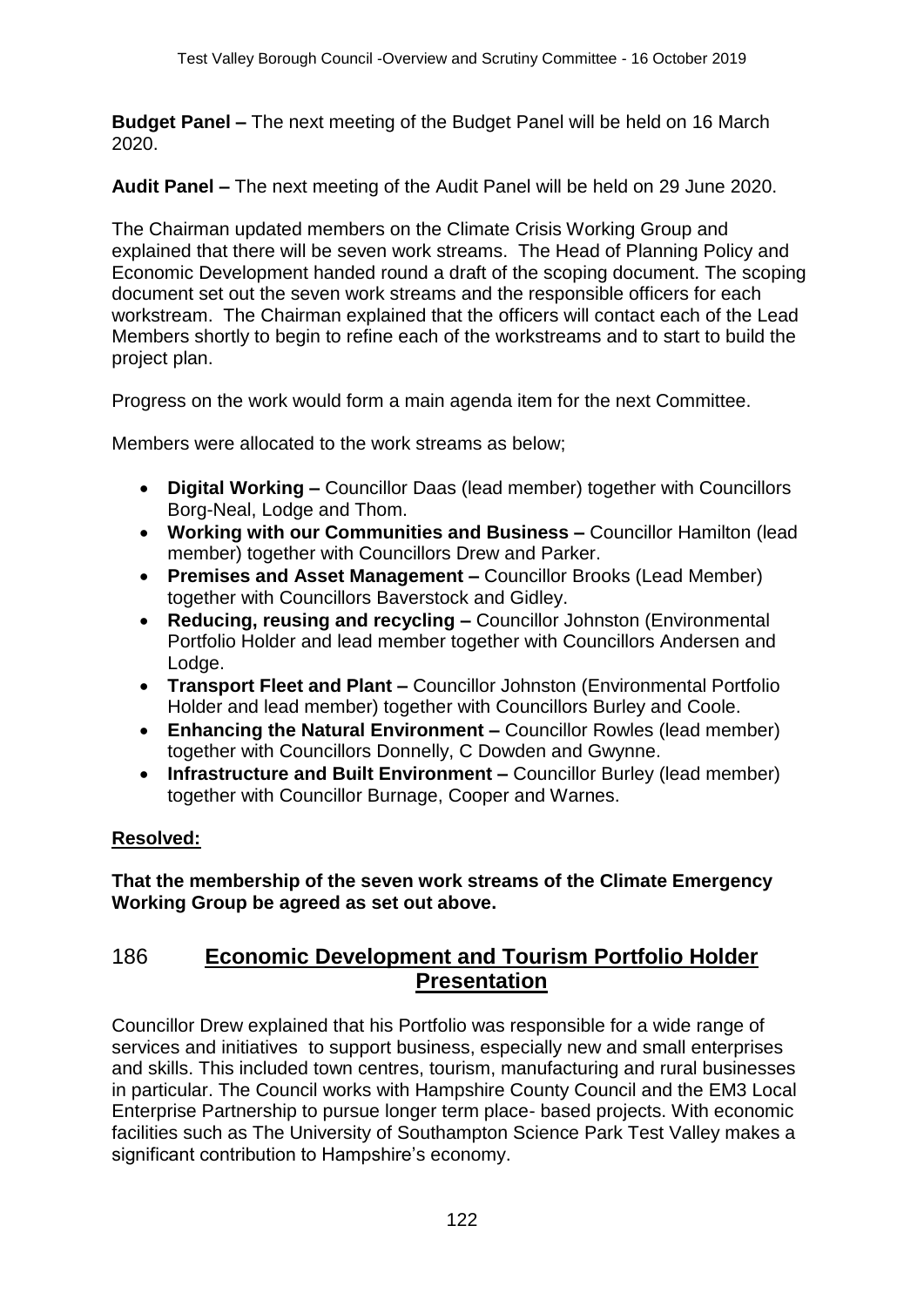The Portfolio had recently moved from Economic Development to Planning Policy and Economic Development to reflect the new priorities, including Town Centres, in the Corporate Plan 'Growing our Potential' over the coming years.

Councillor Drew covered areas within his Portfolio as follows;

- Planning Policy and Economic Development Management Statement
- Andover Town Centre Andover Cultural Quarter
- River Anton Urban Park
- Rollout of Virgin Media broadband
- University of Southampton Science Park
- Skills training and shortages
- Redevelopment of Town Centres
- Andover BID
- Test Valley Business Awards
- Business Incentive Grants
- Independent Retailer Grants
- Manufactured in Andover
- Economic Development work in partnership
	- o Promoting tourism
	- o Business support
- Junior School Graduation
- Get Inspired careers fair
- Local Industrial Strategy, developing our approach
- Climate Change

Members then discussed the future of Town Centres and it was explained that this will be covered under the Master Plan for both Andover and Romsey.

Councillor Drew indicated that he would be seeking the communities contribution to the update on the Economic Development Action Plan over the next six months.

The Committee thanked Councillor Drew for his informative presentation

# 187 **Budget Panel Report Draft Budget and Fees and Charges**

Councillor Brooks, Lead Member of the Budget Panel explained that the Panel had met on 10 October to review the proposed Fees and Charges for 2020/21 and the Budget Forecast for 2020/21 to 2022/23.

The proposed Fees and Charges report was very comprehensive detailing fees and charges for all services of the Council except for Car Parking Charges that will be the subject of a separate review later in the year. In addition, the Panel received a detailed briefing on Pest Control Charges where the basis of charging is changing more radically. The majority of the fees and charges are recommended to either freeze, or rise in line with inflation at 2%. The Panel therefore focussed on fees in excess of 2%.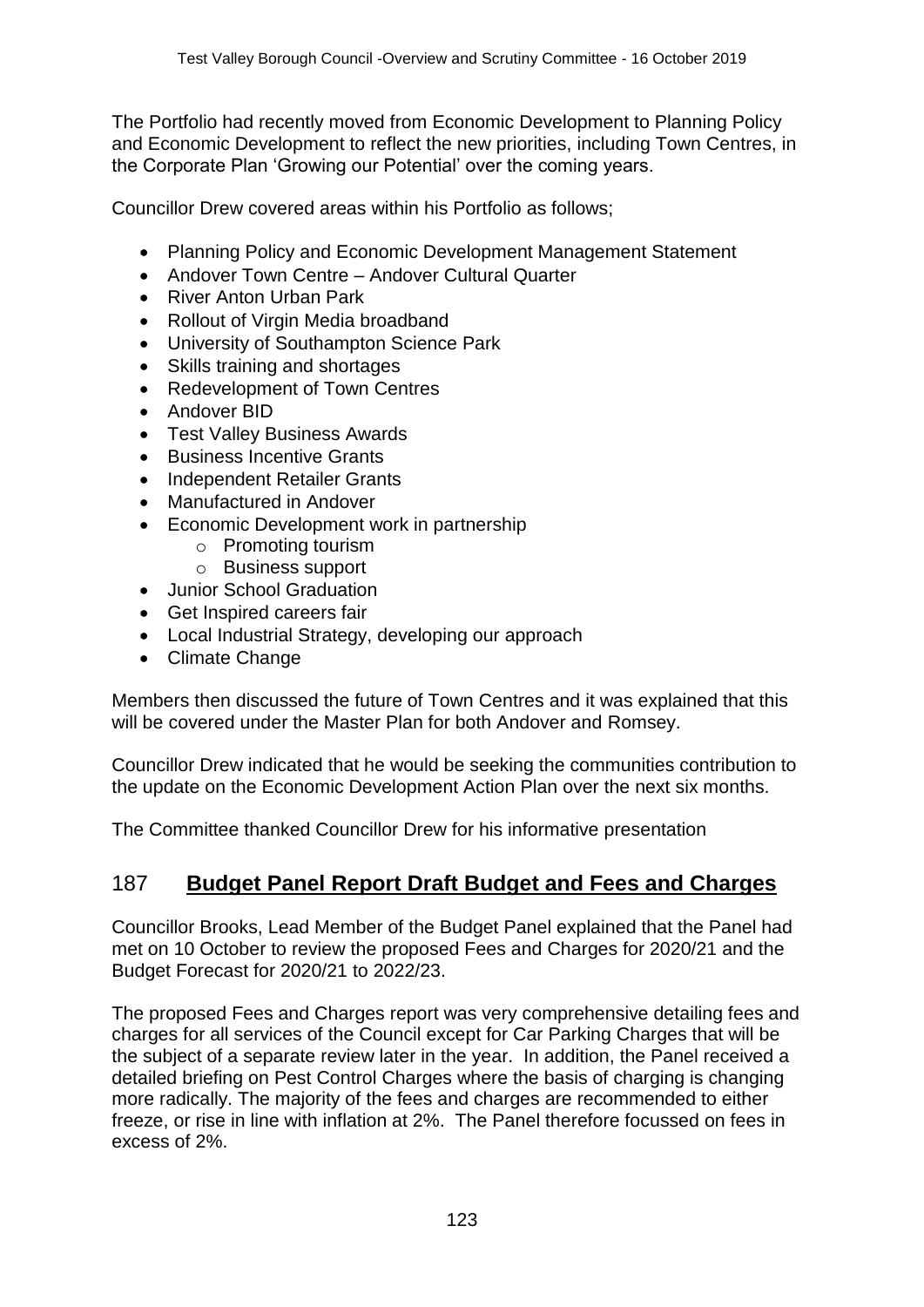The Panel had no specific recommendations to make on the Fees and Charges schedules and endorsed the proposals being presented to Cabinet on 6 November.

The Panel discussed the Medium Term Budget Forecast position and options being considered to close the budget gap for 2020/21. The Spending Round 2019 announced by the Government in September confirmed that the reset of business rates will be deferred by one year to 2021/22. This provides the Council an additional year of growth funding which was not expected. The budget forecast for next year is therefore balanced with 14 options to make savings and generate additional income totalling £490,000.

The Panel reviewed and accepted these as reasonable and achievable options to close the budget gap. In future years the Panel noted that with the likely withdrawal of the New Homes Bonus, full reset of the business rate scheme and assumed Council Tax levels from 2022 onwards would leave a significant budget gap in both 2121/22 and 2022/23.

Having reviewed the budget forecast position, the Panel endorsed the savings options being considered to close the budget gap for 2020/21.

### **Resolved:**

**The Committee acknowledged the work carried out by the Budget Panel in scrutinising the Fees and Charges and the options to close the budget gap for 2020/21.**

## 188 **Test Valley Community Safety Management Group: Report on work being undertaken beyond that with schools**

Consideration was given to a report of the Community Engagement Manager which gave an update on the work of the Community Safety Management Group.

*This report followed previous discussions in October 2018 and March 2019 in regards to work undertaken by the Community Safety Management Group on sourcing funding opportunities and support for work on drug education and prevention programmes and work with schools locally, and a request from the Committee to know more of the wider partnership work undertaken by the group.* 

*The report gave examples of some of the projects and operations initiated and operated via the CSMG and would act to inform the Committee of the nature of the work in this field ahead of a round table discussion.*

**Research by the College of Policing showed that working in partnership to develop problem-orientated and social skills based prevention and diversionary schemes was an effective means of reducing and addressing issues such as anti-social behaviours. Within Test Valley the CSMG has developed innovative and award winning multi agency projects, such as ICE, Community Sports, The Big Band Buffet and Op Mazi, to name but a few, which demonstrated the effectiveness of this approach to partnership working in Test Valley.**